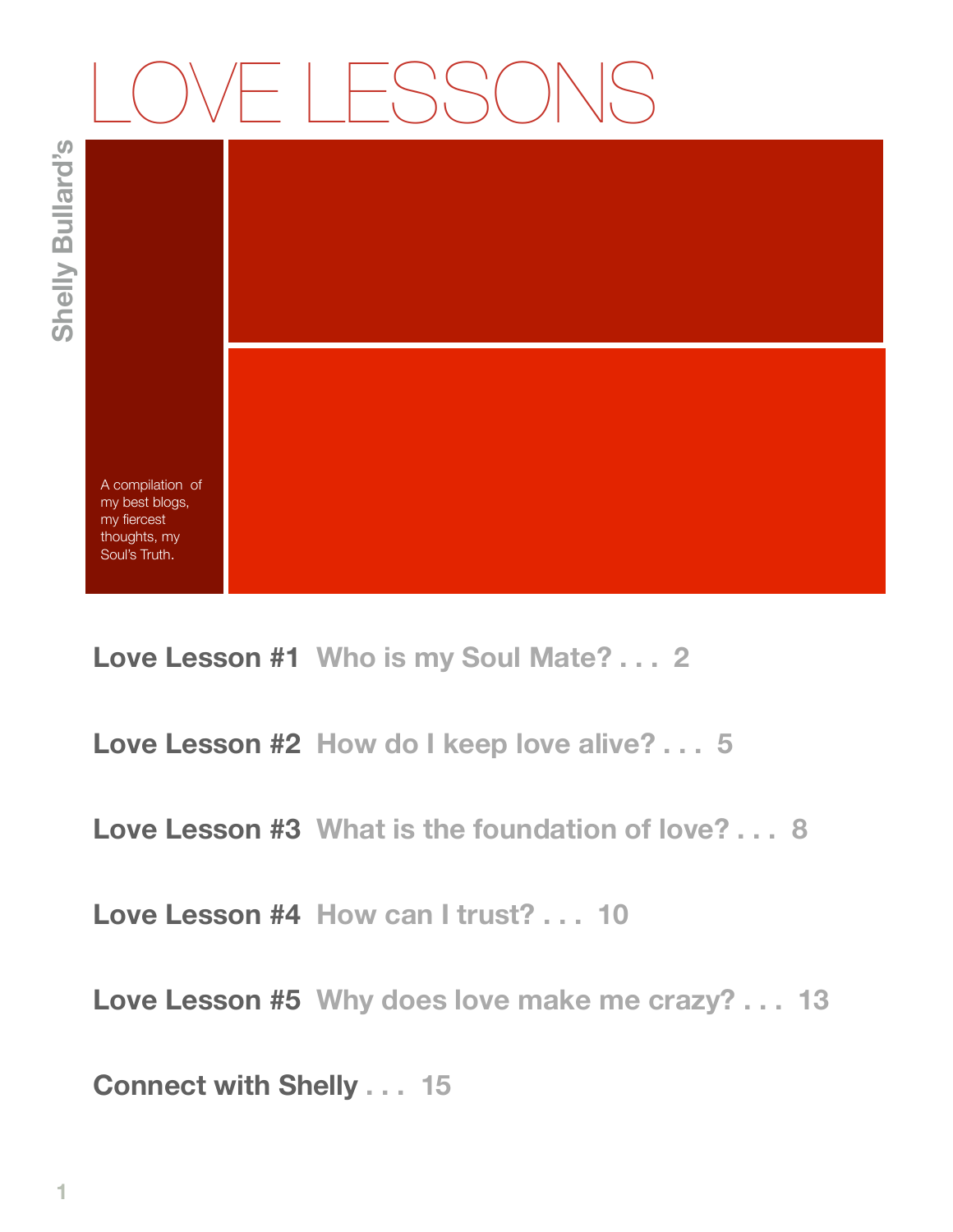

# **Love Lesson #1 Who is my Soul Mate?**

Many of us have pondered the concept of Soul Mates before.

What is a Soul Mate? Do I have one? And if so, where is mine?

The idea that there is one special person created just for you is too juicy not to consider.

I definitely believe in Soul Mates, but my definition extends beyond the traditional idea of The One. What I believe is that a Soul Mate is a person you are inexplicably drawn to be in relationship with.

## **Soul Mates are brought into our lives so we can grow and expand into the best version of ourselves.**

Let's think about attraction for a second.

We come into contact with many people throughout our lives. And we are attracted to some of them. But there are only a few that we are so attracted to that we make a decision to partner-up with them.

Why is it that we are pulled to get into relationships with just a few people?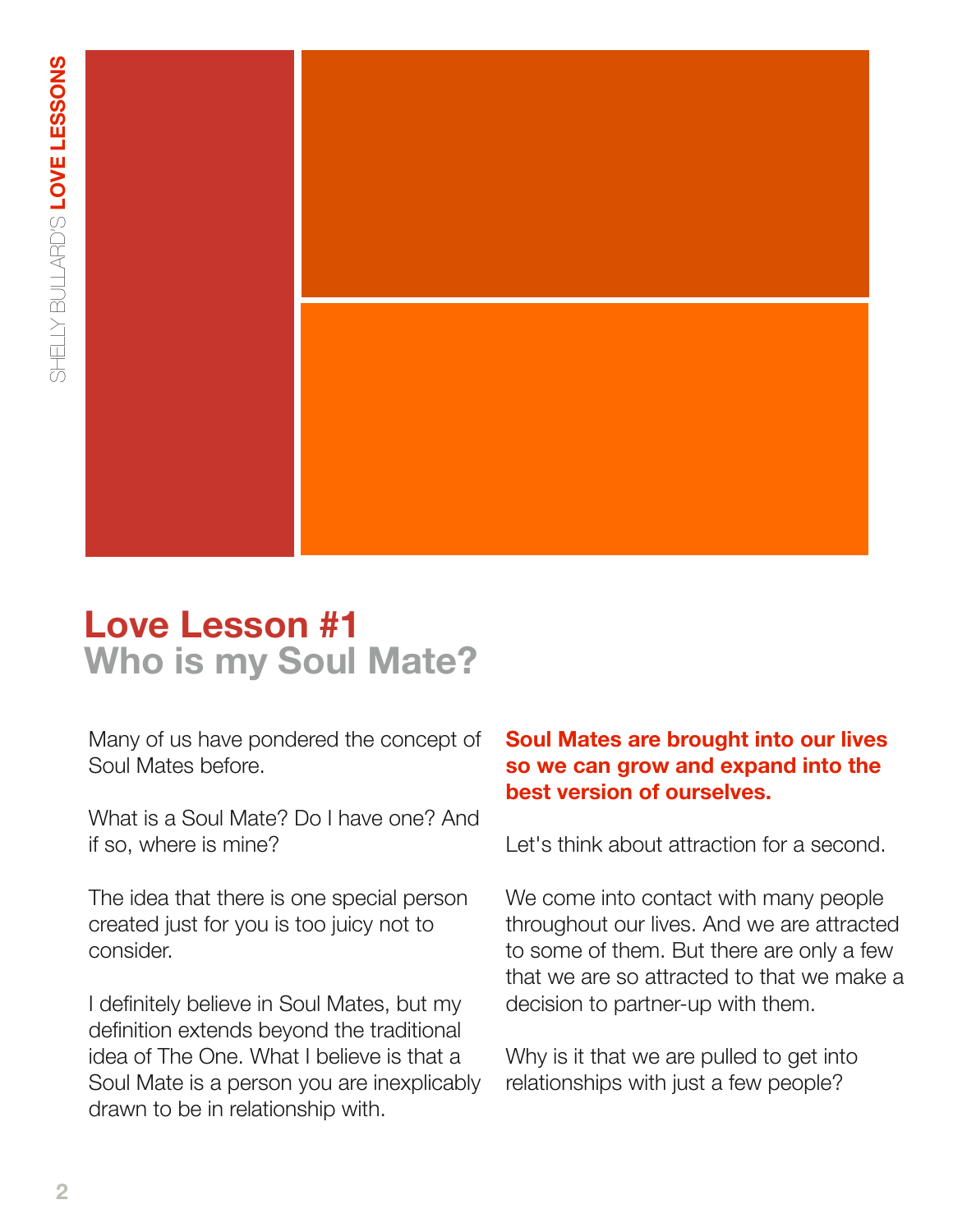# **Don't fight the feeling, baby!**

It's because when it comes to attraction, your unconscious is leading the way.

*Love is not logical; it's of the Soul.* And the Soul knows a thing or two; it's pretty damn smart. It will match you up with the very people you are supposed to be with, and it does this through attraction.

## **When you feel a strong urge to enter a relationship with another person, rest assured, you have found a Soul Mate.**

Now, of course this does not mean that the relationship will last forever. Nor does it mean that it's going to be a walk in the park. In fact, you can assume that you are going to come up against some challenges with your Soul Mate.

## **Where there is potential for the greatest love there is also the potential for the greatest pain. Soul Mate relationships include both.**

I know, I know, you don't want this to be true. None of us do. We all want the love without the pain. We want the bliss without the breakdown. But it isn't possible. Why?

Because both love and pain exist WITHIN US. And what is within us is going to show up in front of us, especially in our relationships.

Many of us are quick to write off our relationships when the going gets tough, but I'm here to assure you that challenges aren't necessarily a bad thing.

In fact, it's supposed to happen this way. Because what does not come to the surface cannot be healed. We have to look our demons in the eye if we want them to go away.

People spend a lot of time questioning whether or not they are with the right partner. And usually this question arises when we feel pain or discomfort.

But what if we shifted our perception a bit... *what if we understood and accepted that discomfort is part of the deal?*

And this doesn't mean that we act carelessly with our partners to evoke more pain.

Nor does it mean that we stick around in relationships that are abusive or too awful to tolerate.

**What I am proposing is this: What if we recognized that discomfort comes from within us (no, it's not their fault) and that it is telling us that we need to change?**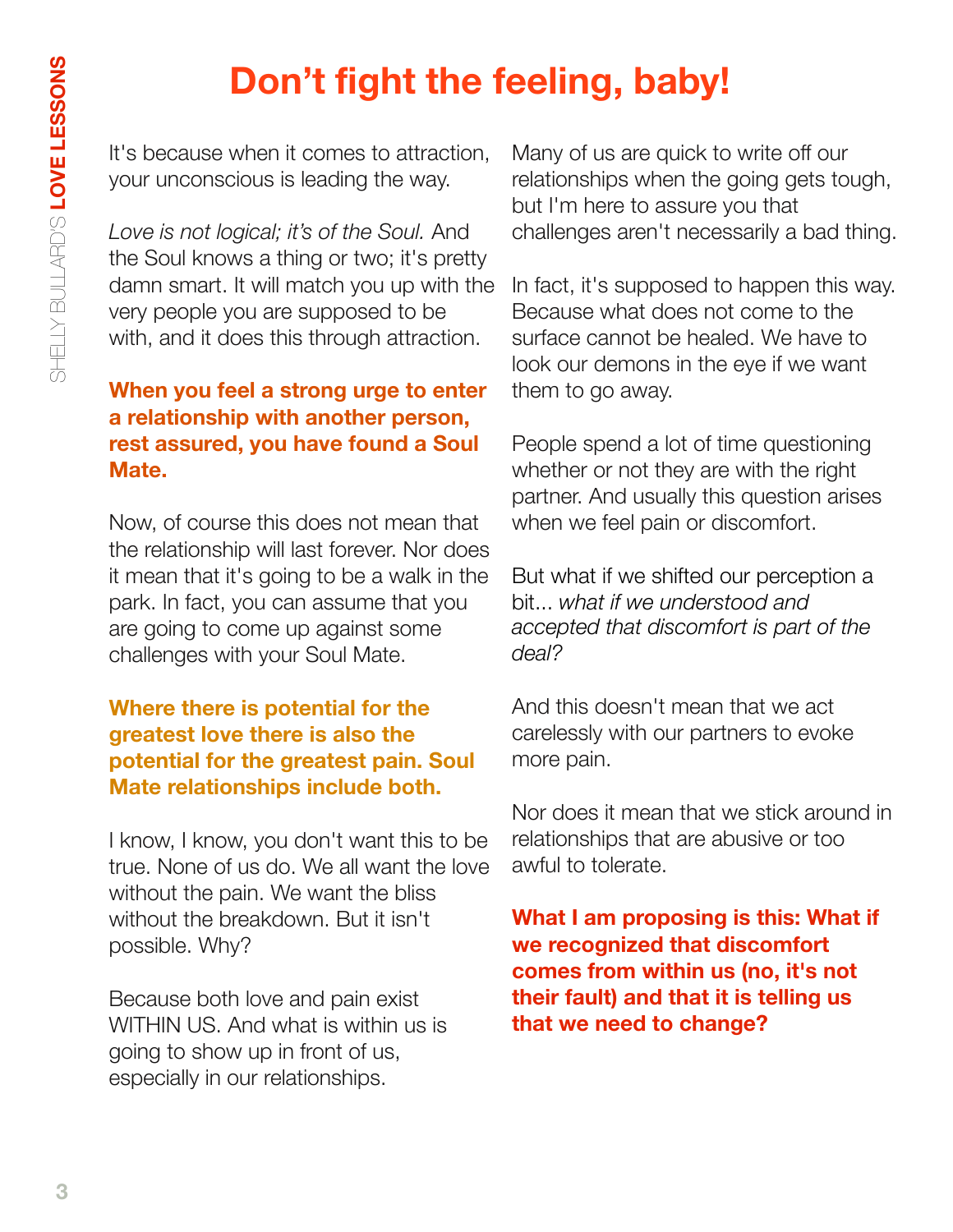What if we actually took responsibility for our uncomfortable feelings and approached them as a call to become conscious—to learn where we struggle the most and to try to grow beyond these setbacks?

**Jung said, "Seldom or never does a marriage develop into an individual relationship smoothly without crisis. There is no birth of consciousness without pain." Pain is the opportunity; it is literally the call to wake-up and change.**

To personally evolve means to grow through the things that challenge us the most. Our Souls long to do this—we inherently want to become greater people. *Deep within us we desire to move through struggles and emerge victorious.* Our Soul Mates are the people that give us the opportunity to do so—they trigger our issues so we can become conscious of them and create a new reality.

# **And how do we move beyond the issues that get triggered in relationships? By choosing love instead.**

You can say that all feelings are categorized as either love or fear. To state the obvious, love feels good; fear does not.

To grow simply means we transform experiences of fear into experiences of love. There are many simple and difficult ways to do this in a relationship.

Choosing love means we see people (including ourselves) beyond their mistakes.

It means we see the potential in our partners, even when they cannot see it within themselves.

It means that being kind, compassionate, understanding, and forgiving, even when it's hard to do.

It means focusing on the good in someone else, rather than the bad.

It means consciously committing to work through your stuff; to clean up your side of the street.

Your Soul Mate is someone to grow with. This doesn't come easy. They are going to challenge you in many ways, and that's okay. Don't write off your relationship because it's difficult at times —understand that the difficultly is an opportunity for you grow.

# **The next time you start to question whether or not you have a Soul Mate take a look at the person or people you are closest too. They are your Soul Mates.**

Quoting Jung once again, know that "in all disorder [there is] a secret order."

People who are in your life are here to help you become a better person, to expand and grow in love.

All you have to do is accept the challenge.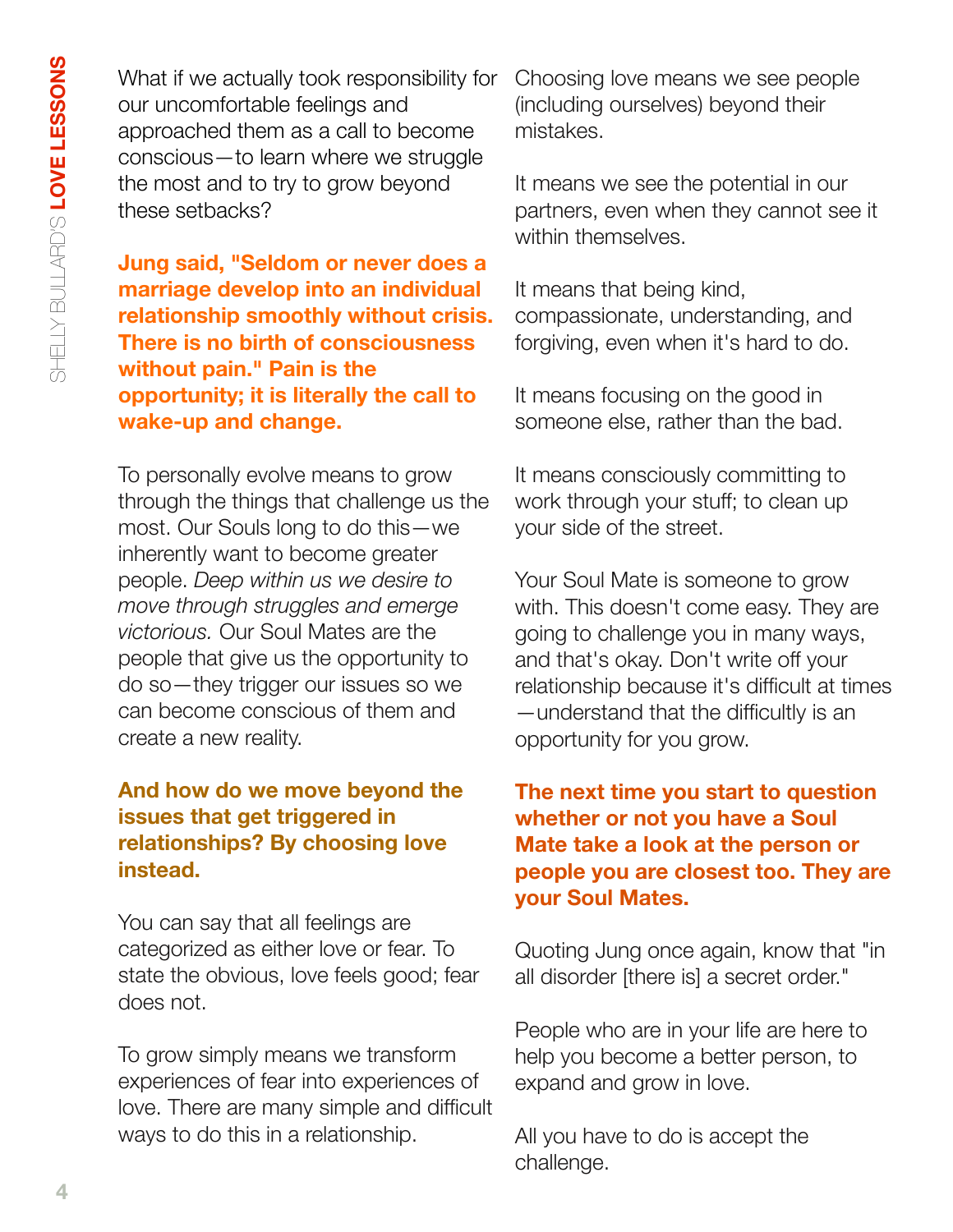

# **Love Lesson #2 How do I keep love alive?**

Our nature is to want to escape anything that feels like it's limiting to us. Obligations, expectations, *shoulds*.

You know what I'm talking about. Do you like doing things that you *have* to do? Probably not.

But what about things that you *want* to do—do you like that? Yes, of course.

Well, the same rules apply to love.

When you feel like you *have* to love—that you *have* do things to make your partner happy, that you *have* be a certain way to get the love you want—then the feeling of authentic love starts to disintegrate and die.

Sounds harsh, but it's true.

**Love needs space to grow. Like fire, it needs a little breathing room. Stifle it and it burns right out.**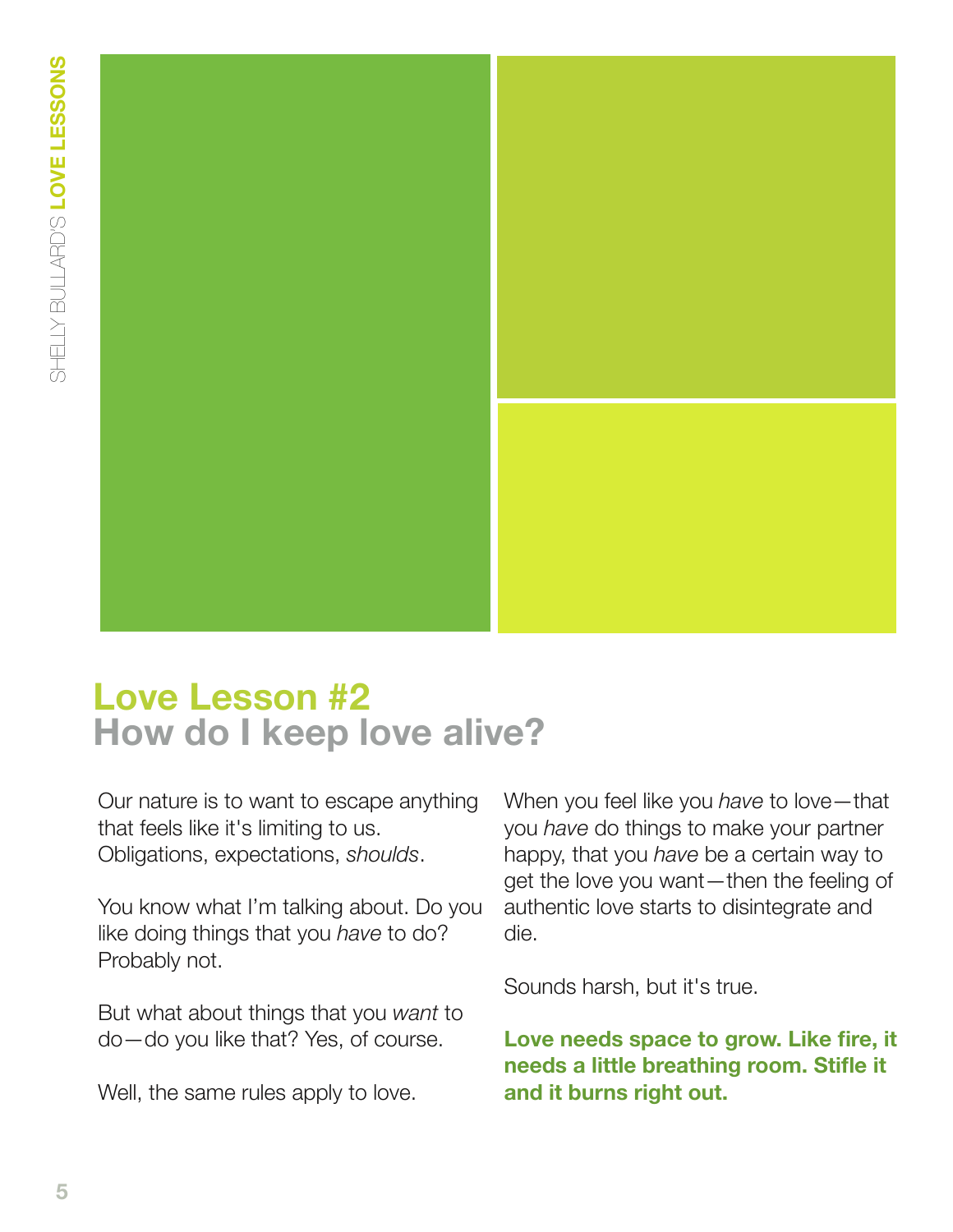# **Give love some room to grow ~~~**

**The reason love dies under heavy limitations is because limits are counter to our very nature, which is growth. We can't help but expand. We can't help but evolve. We can't help but to change.**

The process of growth cannot be stopped within us, nor should it be. So when limits, expectations, and *shoulds* are placed on us by our partners and by ourselves, we automatically want to break-out of them.

Now, let's be honest, we all do this. We expect him to act a certain way; we expect ourselves to act a certain way. We feel like she should : we feel like we should **could could go on and on** about how this impulse to limit constantly shows up in our lives. But, why?

One word: fear.

#### **We limit ourselves and others because we are scared. Really scared.**

We're scared that if we don't hang on tightly to our partners, they'll leave.

We're scared that if we freely show up as we really are, the people we want to love us, won't.

We're scared that if we don't get our needs met by certain people, we'll go without.

We're scared that love itself is limited that there is not enough to go around.

We feel a ton of fear about losing love so we try to lock it in place. Ironically, this coping mechanism backfires—the tight fence we build around love suffocates it in the end.

Love can't live like this! It cannot be boxed in. It cannot be dictated or forced or obligated. If love is going to grow and flourish, it must be FREE.

So this creates quite a dilemma for us. What can we do?

Believe it or not, there is one thing we all can do to shift this pattern, and that is:

# **We must give our love away. Like, for free. To everyone. You might call it**  *free love***. (What can I say, I'm from San Francisco…)**

Now, before your minds run too wild, let me clarify what I mean by this.

Free love doesn't mean that we drop all our boundaries in relationships and go live on communes. I mean, go for it if you want, but that's not what I'm talking about here.

What I am saying is that collectively we need a major shift in our perception about love. We need to understand that love can be anywhere that we bring it; and the more we bring it, the more we get.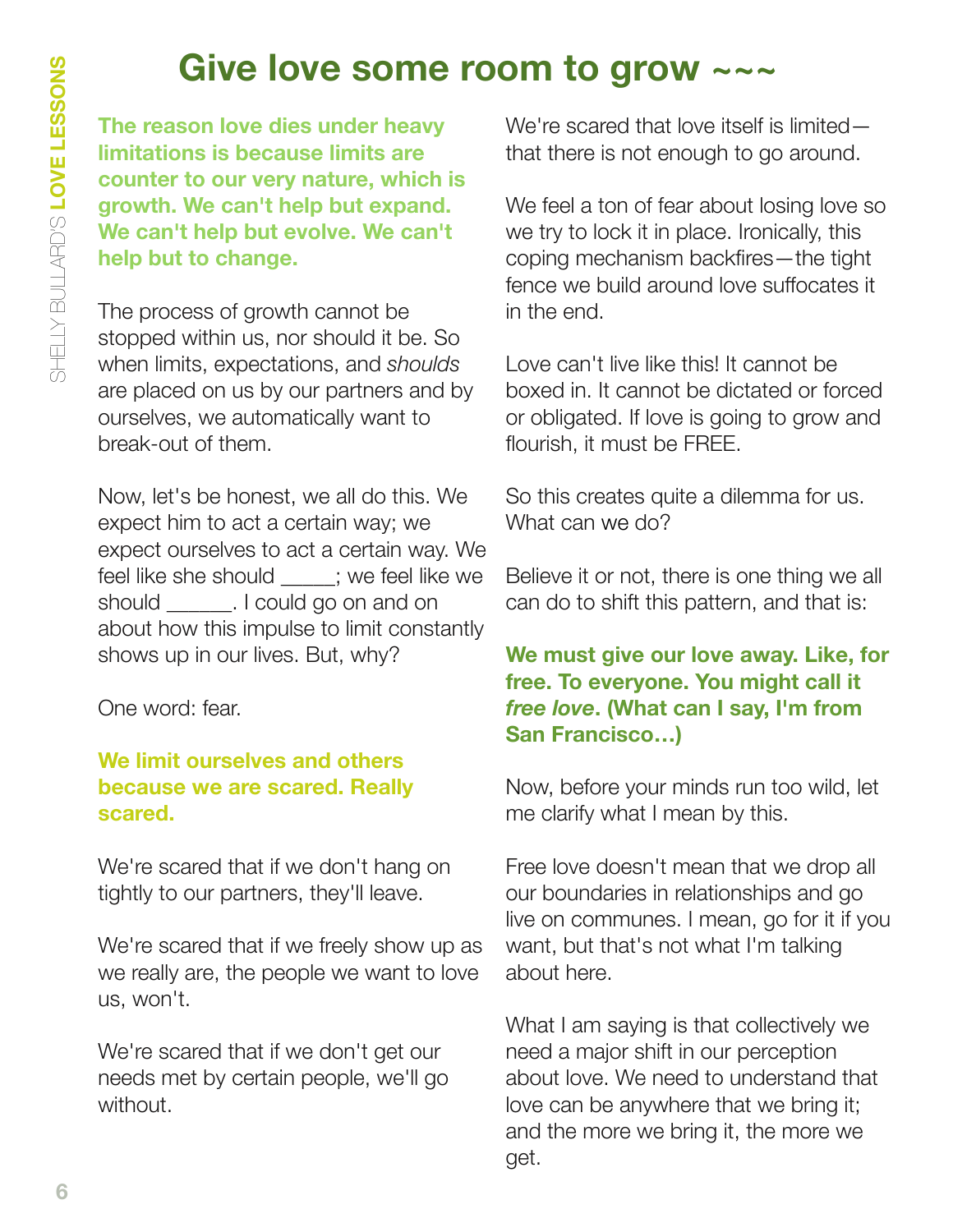**Love does not reside with one special person! We are programed to believe otherwise and this makes us terrified! We grip so tightly to these people that the love gets suffocated. But when we recognize that love lives within us (no, it's not outsourced by them), then our fears about losing love will start to shift.**

When I talk about practicing free love, this is what I mean:

To love freely is to be kind, generous, understanding and compassionate to everyone you meet.

Free love exists when you smile at strangers, when you chat with people in line, when you gaze up at the beautiful night sky.

Free love is about appreciating your partner for who they are and how they choose to show up in your relationship.

Free love is recognizing that love exists within you at all times; that there is an ever-abundant source of it ready to be shared with the world.

Free love is the act of giving love away so you can keep it for yourself; it's the recognition that the more you share love, the more you receive it and feel it.

#### **Giving love away helps you learn that you can never ultimately be separated from love.**

*In knowing this, your fears about losing love will start to dissipate, and your urge to limit and control the love in your life will slowly fade away.*

When we subscribe to the belief system that love is limited—that there is only so much to go around—then of course we're going to be terrified about losing it!

But, when we tap into the real truth—that love is limitless and resides within us then we realize that there actually is nothing to be afraid of.

# **Love is always here.**

Free love may seem like a unattainable ideal, or it may seem too simple to be true. But I encourage you to try it for yourself and see what happens. I think we'd all agree that this world could use a little more love, right?

Give your love away and watch the amount you feel in your heart expand and grow, just the way it's supposed to be.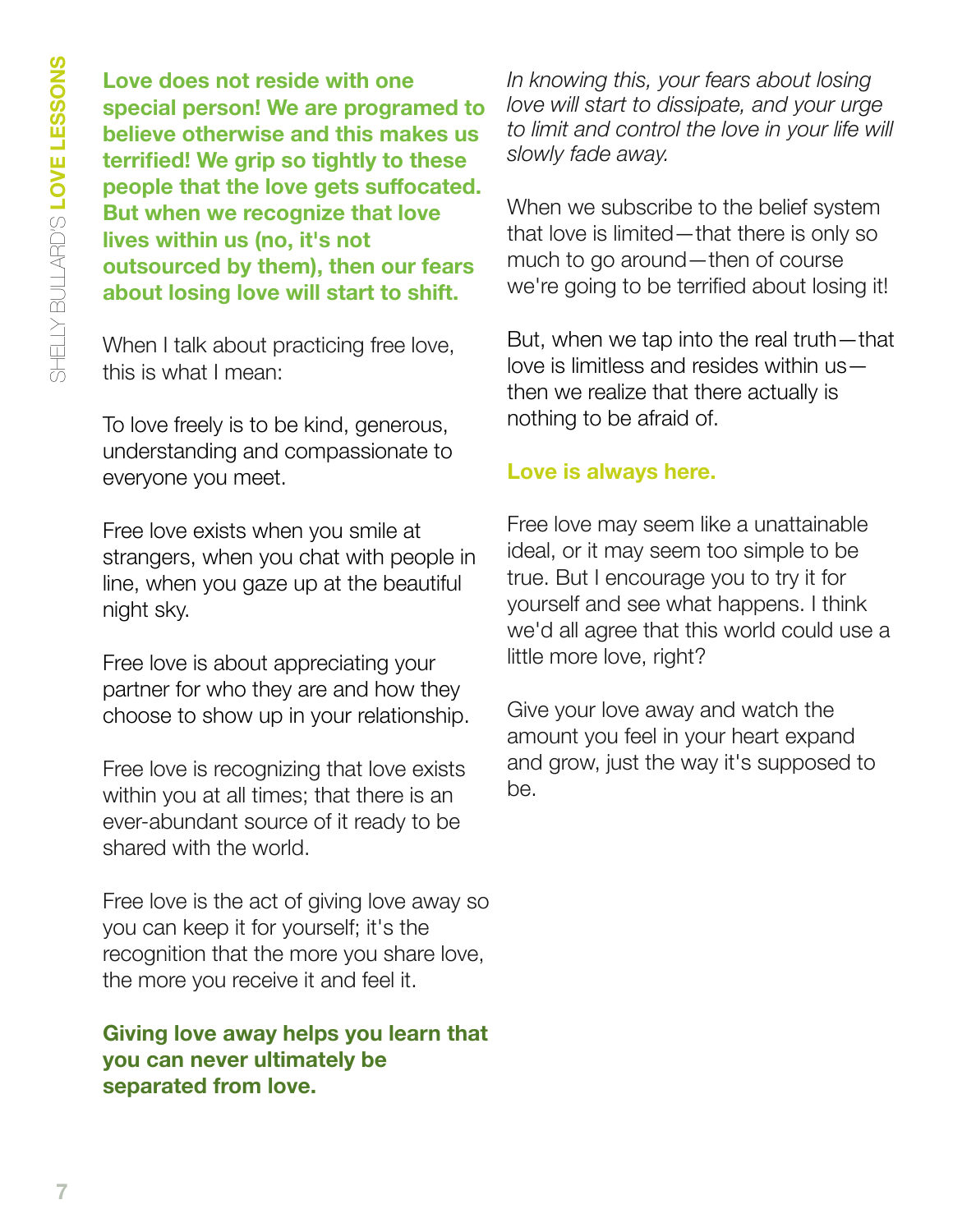

# **Love Lesson #3 What is the foundation of relationships?**

A foundation is the ground on which we build upon.

Obviously if we want to build anything that can weather a storm, it's best to start with a sturdy foundation.

# **So what is the foundation of all relationships?**

## **It is the relationship you have with yourself.**

If your internal foundation is shaky—has cracks and holes (insecurities and negative self-concepts)—then the relationships you build on top of it are going to feel shaky, too.

However, if you move in the world with a solid sense of self, then you're less likely to crumble when things don't go as planned.

#### *And things aren't going to go as planned.*

When we're internally insecure, we naturally try to control the circumstances that surround us. Unfortunately, we fail.

Why? Because it's impossible to control things that exist outside of us.

# **But there's another way: go within to find your strength. That's where your true sense of sturdiness lies.**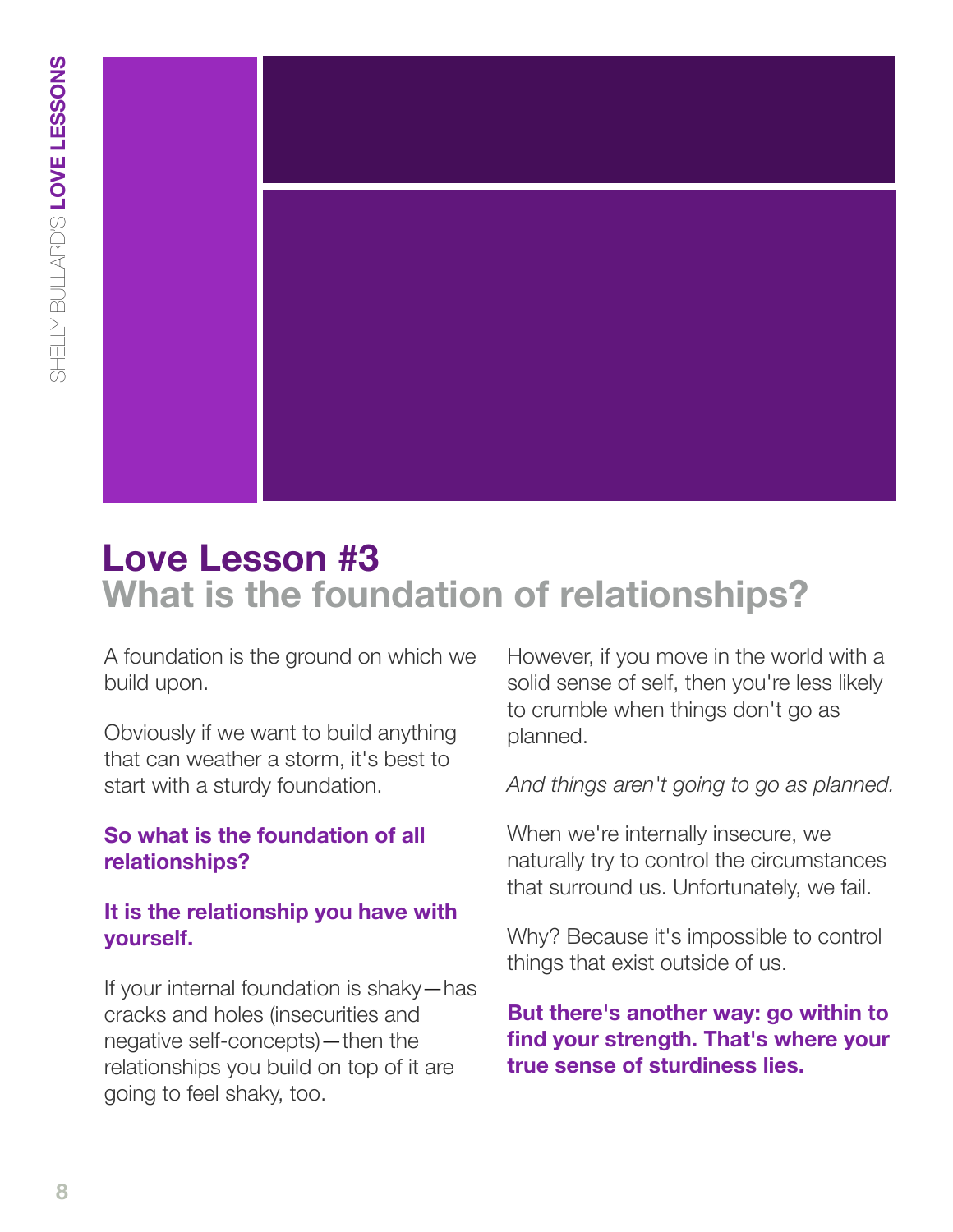# **You are Soul. You are love.**

So how do you do it? Simple (but not always easy): Know who you really are.

When I say this, I don't mean that you know your name and how you like to spend your time (although these things are important).

## **I'm talking about going beyond that —knowing what your true essence is.**

**Know that you are magnificent.** 

**Know that you are supremely important.** 

# **Know that you are worthy.**

# **Know that you are love.**

When we know ourselves in a deep, spiritual way, we know that we are much greater than we give ourselves credit for.

Many of us identify with our wounds and faults: "I'm bad at relationships," "I'm not good with money." Or even worse, "I'm not very smart," "I'm not attractive enough."

Look, those things aren't the truth about you. Not even close.

Those are your ego's stories—your limited self-concept. But they don't define the real you.

**Unfortunately, if you identify with your limited self-concept, then naturally you try to get other people to make you feel worthy. And it's not going to go well...**

Anytime you're depending on something outside of you to feel secure, you're in trouble. Because everything outside of us moves and shakes. That's the nature of life.

# **Know that there's a truth that exists beyond all these stories. This is the truth of your Soul. It knows that no matter what, you are an amazing person.**

Do you make mistakes? Yes. But underneath those mistakes is a desire to do better next time; to let the best version of yourself shine.

Things are going to shake you. People are going to try to convince you that you're not so great. Do not listen to them!

Build your internal foundation. Know who you really are and never forget it.

**You are nothing short of magnificent. Find this inner source of love and hold on tightly; it will keep you steady through all the changing tides.**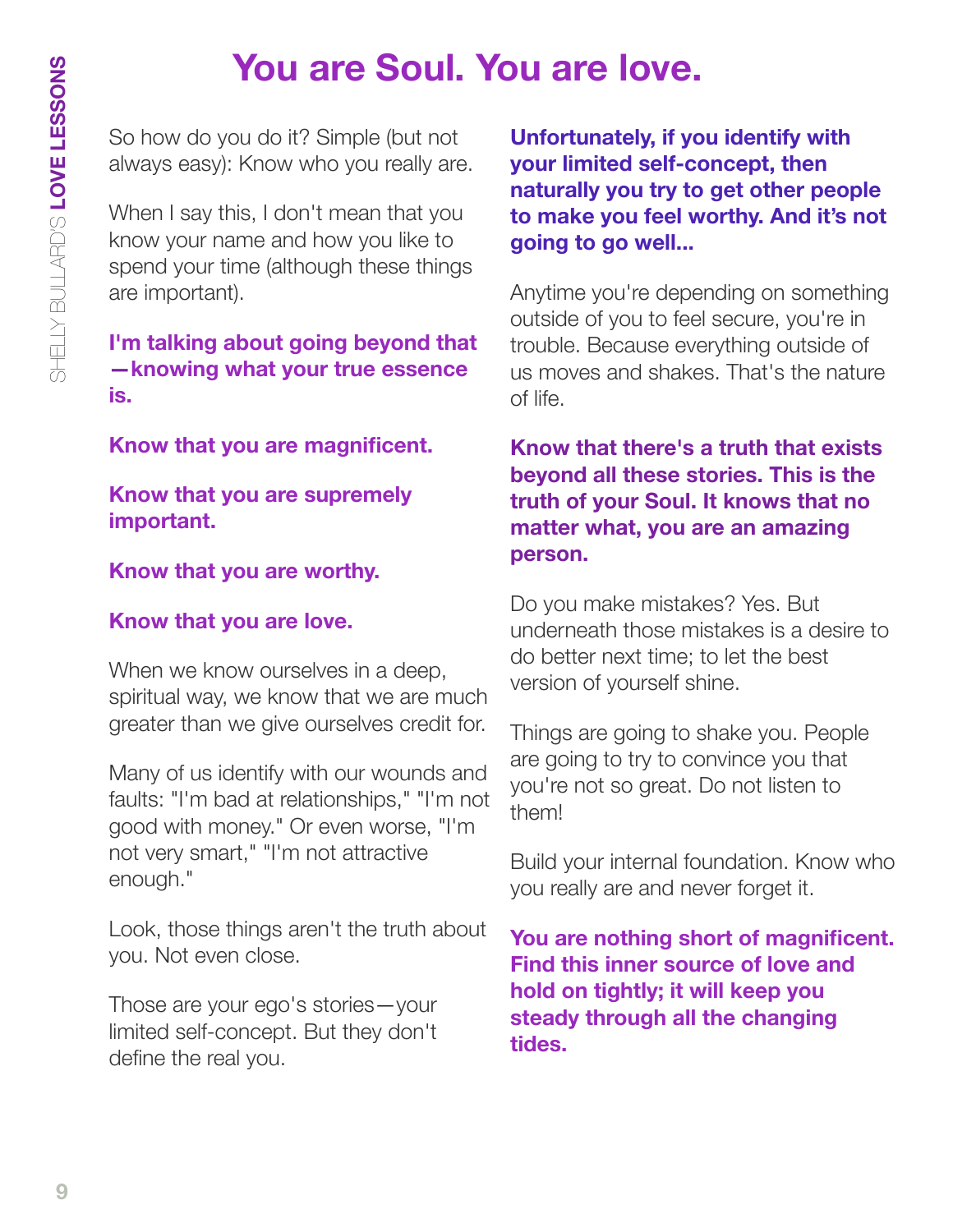

# **Love Lesson #4 How can I trust (especially if I've been hurt)?**

Most of us have felt like our trust has been compromised at some point in our lives. Needless to say, these experiences can be very painful. Perhaps we're still scared to trust again. We think to ourselves, "Who can I trust? And how do I know I can trust them?"

But trust is one of those things that we can't just skip over. It's a crucial ingredient in our relationships. Without it, it's really difficult to settle-in and just love.

If we want to experience peace and happiness in partnership, then we must learn how to trust. And it's my intention to help you do so.

In this article, I'm going to talk about what trust is, why it's a choice, and how to feel more of it in your relationships and your life.

# **Let's start off with the undeniable truth: we all have reasons not to trust. What I mean by this is we've all felt hurt, disappointed, rejected, scared, and abandoned.**

We have all suffered in some way (actually, we have all suffered in very similar ways), and we have all felt pain in relationships.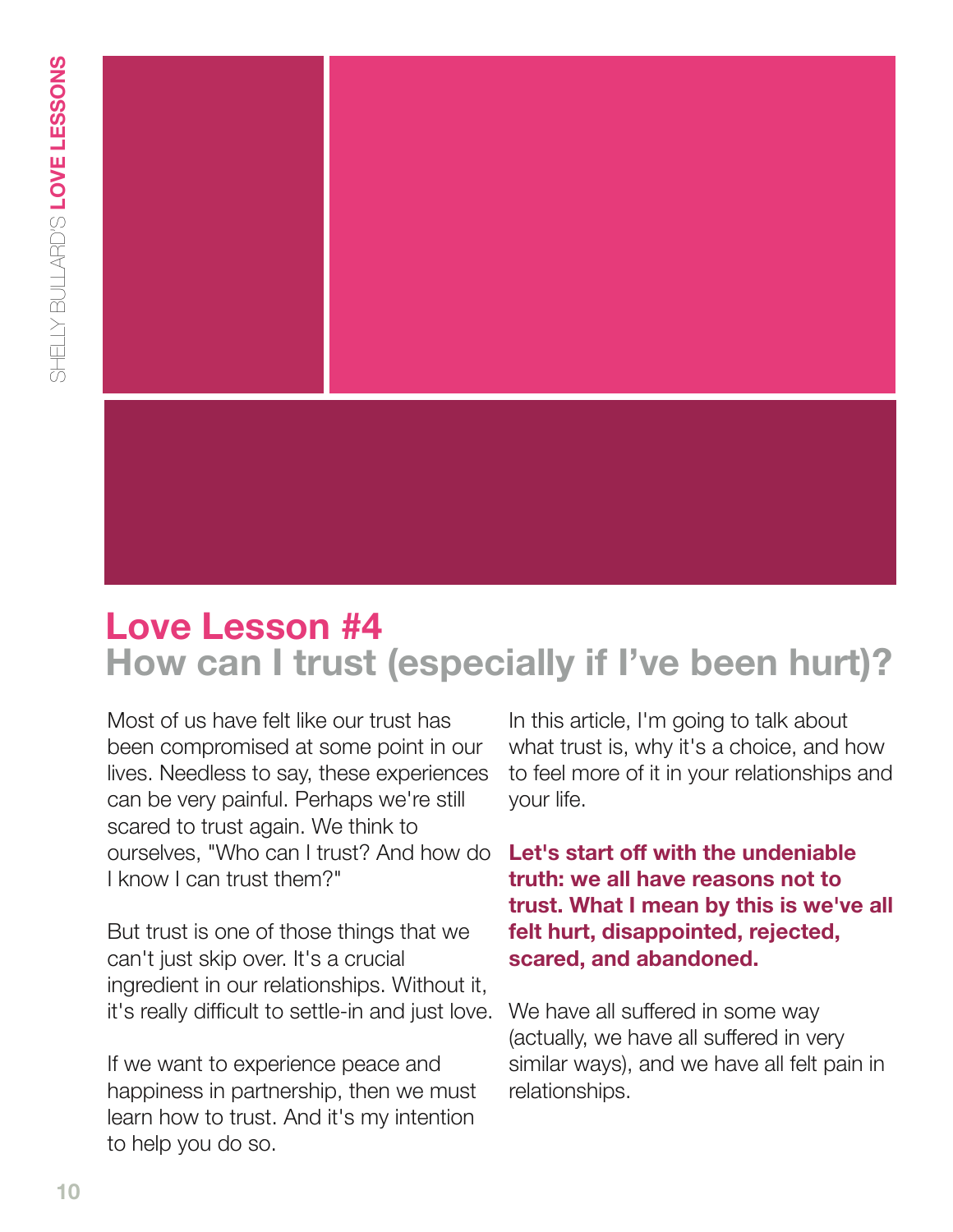# **We're not as different as we think.**

We're all in the same boat. I say this because it's comforting to realize that we're not alone. (We're in this together people!) We've all been hurt, and we're all trying to avoid it happening again.

Usually the way we try to avoid being hurt in relationships is by holding-off on trusting until we know we are safe. Trusting becomes a mechanism of protection—if the person "earns our trust" then we will gladly give it to them.

And this is the problem. Because there are never any guarantees.

# **Asking someone to "earn our trust" often means we're asking them not to make any mistakes and not to cause us to feel uncomfortable feelings. And this is an impossible task.**

Unfortunately guarantees are not found in relationships (computers come with guarantees—not people). And guarantees are definitely not found in our love relationships. (We're way too complex for that). In fact (you're not going to like this), what you probably can guarantee is that you will feel hurt sometimes by the people you love.

I wish I could tell you otherwise but the truth is that disappointment, rejection, fear, and abandonment are all part of the deal in relationships. We feel these feelings regardless of who we are with.

Not because we are with untrustworthy people, but because we are humans. Trusting is a decision you must make knowing that there aren't any guarantees.

**You have to realize that trust is not about finding the perfect, trustworthy person; it's about signing-up to work through the hurt when it arises.**

If we relate to trust through this perspective then trusting becomes much easier. All of the sudden we shift from trying to avoid being hurt (which is impossible), to recognizing that we can move through anything that comes our way. This helps us feel empowered (aka a little more trusting and a little less fearful).

When we use past experiences as reasons not to trust again, then we are really only hurting ourselves. Again, we all have reasons not to trust. We all have a long list! But walling ourselves off from each other only perpetuates the problem —this does not keep us safe; it keeps us lonely.

So if you are scared to trust, what can you do?

# **Simple. You can make an informed decision and go for it.**

That's right. Jump in and have faith.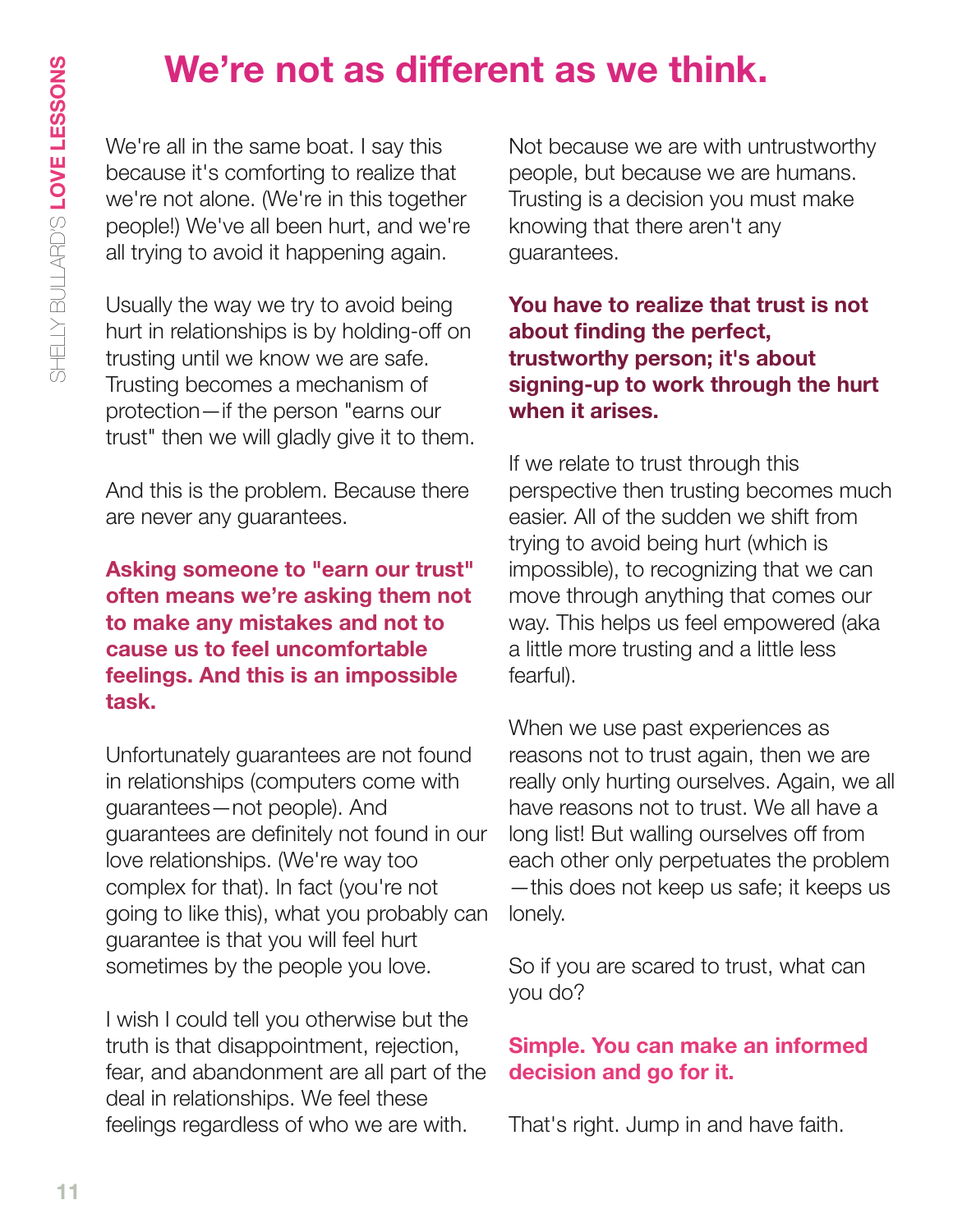When you decide to trust someone it means that you believe in that person's integrity. Trusting is knowing that ultimately this person's intentions are good. And it also means that you know that they are going to make mistakes.

When we're scared, we make mistakes (by mistakes I mean we hurt others, we don't act in our highest integrity).

# **Fear makes us do some crazy s#\*t. And if you're being honest with yourself, you know that you've done some crazy s#\*t. It's unfortunate but true.**

If we could collectively realize this and approach others with compassion when they are wigging out, rather than condemnation, this world would be a completely different place (and our relationships would definitely be filled with a lot more trust).

If we trust ourselves first and foremost, it allows us to deal with the mistakes of others with a little more grace and ease.

If you know that no matter what—no matter what your partner does, no matter what challenges arise—you are going to be OK, then trusting is going to be easier to do.

**Trust isn't about never feeling another negative emotion again; it's about knowing that you can handle anything that comes your way. This is real trust (it's commonly referred to as faith).**

Like I said before, trusting is a decision, but it's not about choosing the "right" person.

I mean, it is a choice so try not to choose blindly. But remember, you are not signing up to be in relationship with a robot—you are signing up to be with another human being.

**What you are saying when you choose to trust someone is, "I know that deep down you are a good person with good intentions. I know you are going to get scared and loose it from time to time, and I will try to support you and/or act with compassion when that happens. And I know that ultimately, my wellbeing is up to me."**

This a big statement—a real commitment. It is also very doable.

I understand that sometimes you're scared; I get that you've been hurt. I've been there, too. But I want you to know that no matter what, you are going to be okay.

Trust that. Believe that. Know that.

When you do, you will be able to offer trust to others, which will serve as a foundation for many long-lasting, loving relationships to firmly build upon.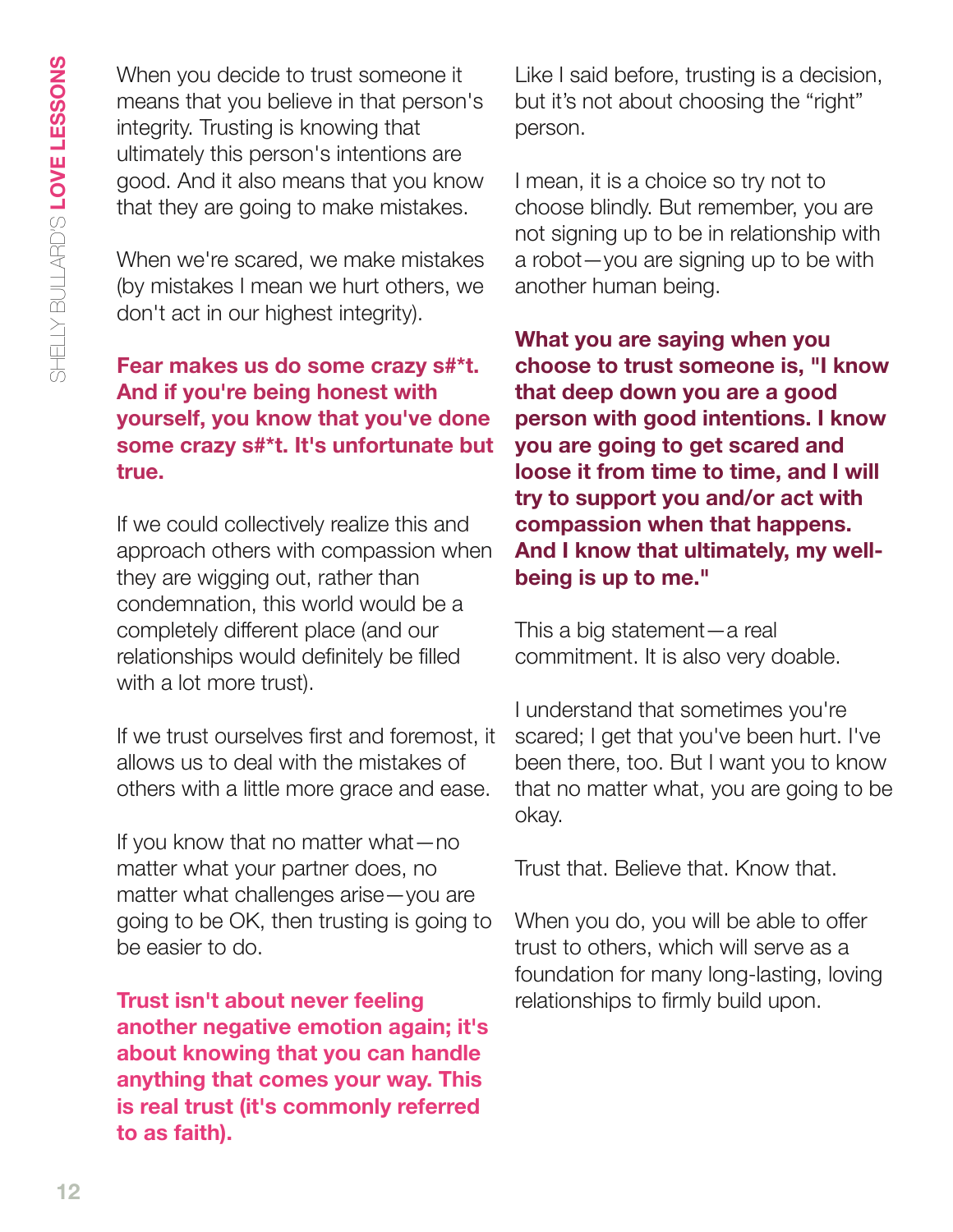

# **Love Lesson #5 Why does love make me crazy?**

Ever wonder why you get a little crazy around that person you're crushing on? Why is it that you act normal and keep your cool everywhere except around people you really like?

In this article I'll explain why your head gets so activated when you fall in love, and how to re-center the best you can.

**Falling in love is one of the most potent spiritual experiences many of us have ever had. Feelings of oneness, of completion, of timelessness, and of ecstasy fall upon us. Yeah, it's some good s#\*t!**

And because those feelings are so desirable—*because we want love so badly*—it can easily take us over.

And herein lies the problem: when we believe that another person holds the key to feeling this good, they become allpowerful.

Immediately, we are tricked into believing that love exists outside of us—in them! And if only we do and say all the right things, then we will get to hold onto to this amazing feeling of love.

This is your ego talking to you, and it's a tricky little sucker.

First thing to remember about the ego is that it's always going to tell you that what you want is outside of you. And although it seems believable, it's a lie.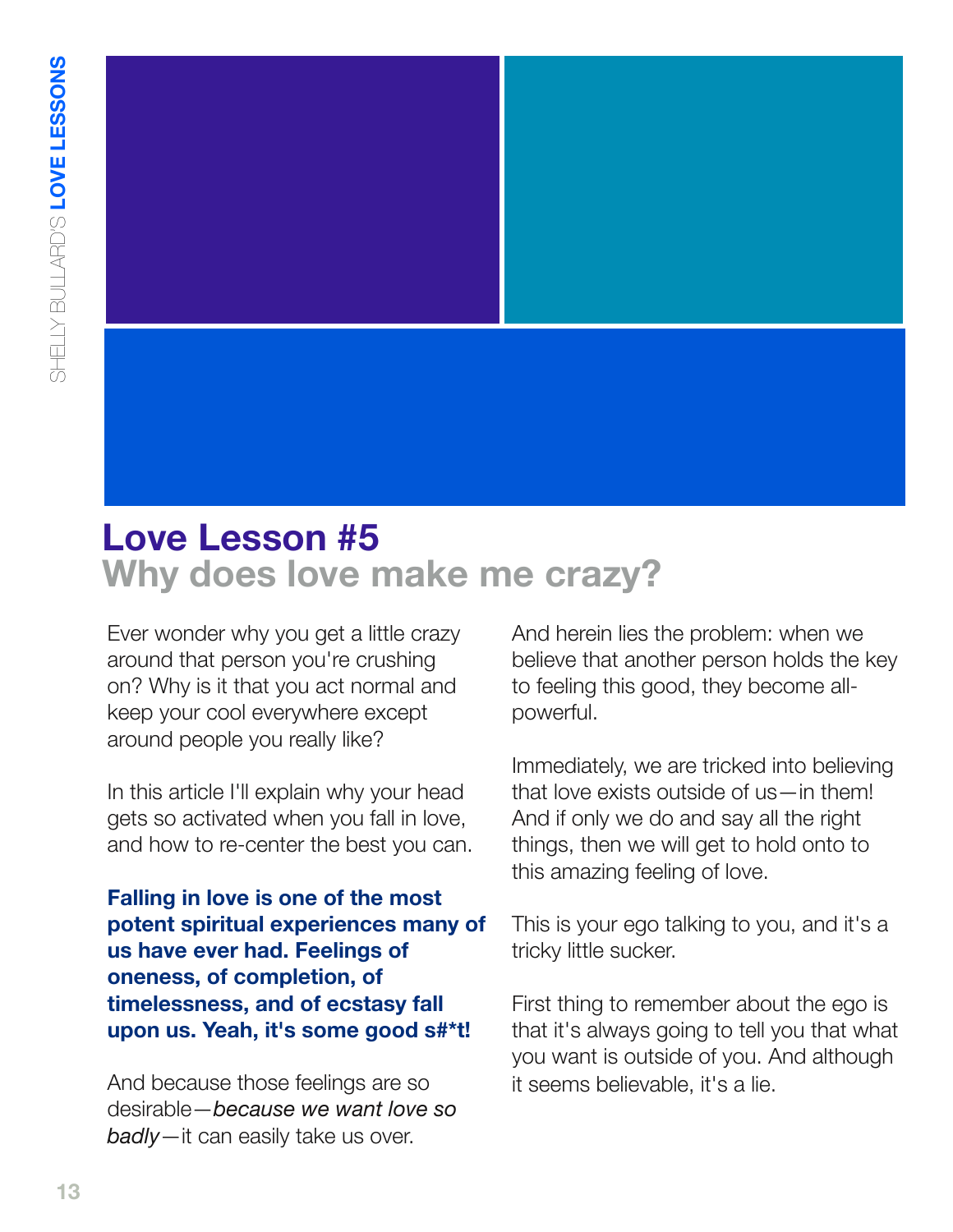# **Get out of your head and into your <3**

Actually, what you want—that feeling of love that you really desire—is occurring within you. And the best way to make it last is to allow yourself to FEEL it.

# **Your ego doesn't want you to feel love because it doesn't exist when you do. So it fights for it's life by pulling you back into your head when your heart gets full.**

It feeds you all kinds of messages about what you should and shouldn't do to make that feeling of love last. And these messages do their job well: they distract you, taking you right out of the moment in which that beautiful feeling of love is existing.

When your heart gets really activated, your ego gets activated to the same extent. This is why you get a little cuckoo.

## **So what should you do when your head starts to trip out about love? Remember this: Love doesn't live in the mind. It lives in the heart.**

All you have to do is recognize the ego's crazy voice inside your head and politely say, "No, thank you."

Make an effort to drop back into your heart. Take some deep breaths. Allow yourself to *feel* the love, rather than analyzing it. Your mind can really do a number on love; seriously, just put it in the back seat for awhile and enjoy your heart's ride.

People are afraid to let their hearts lead the way. But my experience has been that it's not the heart that gets us into trouble, it's the head.

You can easily overanalyze the goodness out of love; you can think yourself into a frenzy. You can list all the pros and cons, the whats and whys and hows. But nothing, nothing is going to give more potent, more accurate information than how you *feel*.

# **When you fall in love, trust it. Is your heart saying "yes?" Then listen.**

There is a level of wisdom that occurs beyond the mind. This is called intuition. When we let our minds get in the way and distract us from the more intuitive messages, we miss out on the good stuff.

# **Relax into love.**

# **Melt into it.**

# **Consciously allow yourself to** *feel* **your way through it.**

And don't be afraid. Love is supposed to feel really good—let it! The more you get out of your head and drop back into your heart, the better it's all going to be.